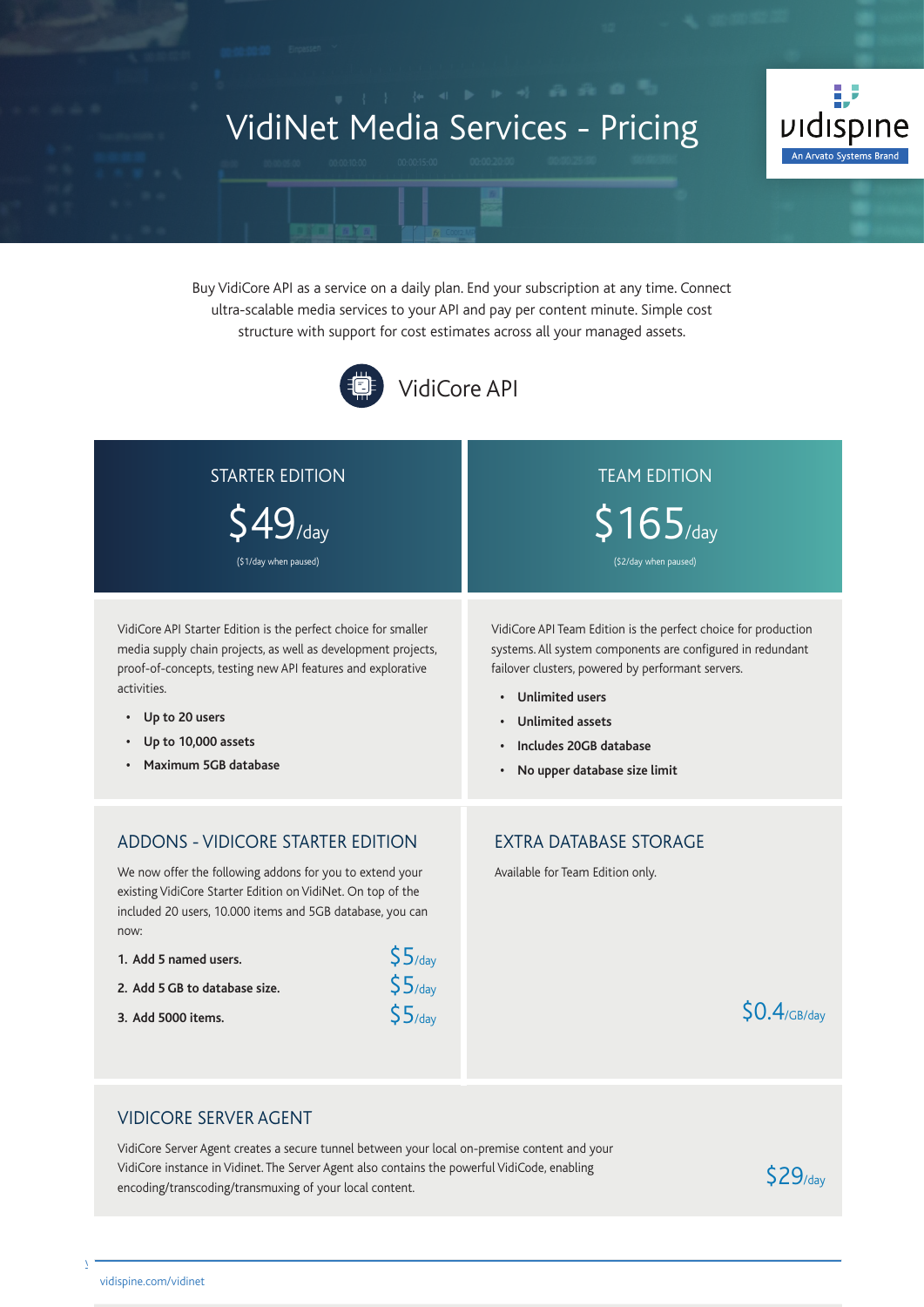Cloud-based video, audio and image transcoding.

| <b>VIDEO</b><br>Price per content minute | Bitrates up to 50 Mbps | Bitrates above 50 Mbps |
|------------------------------------------|------------------------|------------------------|
| Transcoding & Conform                    | \$0.032                | \$0.045                |
| Sequence Rendering                       | \$0.064                | \$0.090                |
| Analyze                                  | \$0.042                | \$0.055                |
| Thumbnailing                             | \$0.025                | \$0.036                |

| <b>AUDIO</b> Price per content minute | All bitrates |
|---------------------------------------|--------------|
| Transcoding                           | \$0.016      |
| Analyze                               | \$0.020      |

| <b>IMAGES &amp; PDFS</b> Price per file | All formats and<br>resolutions |
|-----------------------------------------|--------------------------------|
| Transcoding                             | \$0.020                        |
| Thumbnailing                            | \$0.016                        |



VidiEditor

Quick and intuitive browser-based video editing solution for journalists and video editors.

| <b>BROWSER-BASED APP</b>                                                                                   |                  |
|------------------------------------------------------------------------------------------------------------|------------------|
| Subscription                                                                                               | From $$19$ /day* |
| *Subscription pricing is based on number of concurrent sessions. Find detailed pricing info on vidinet.net |                  |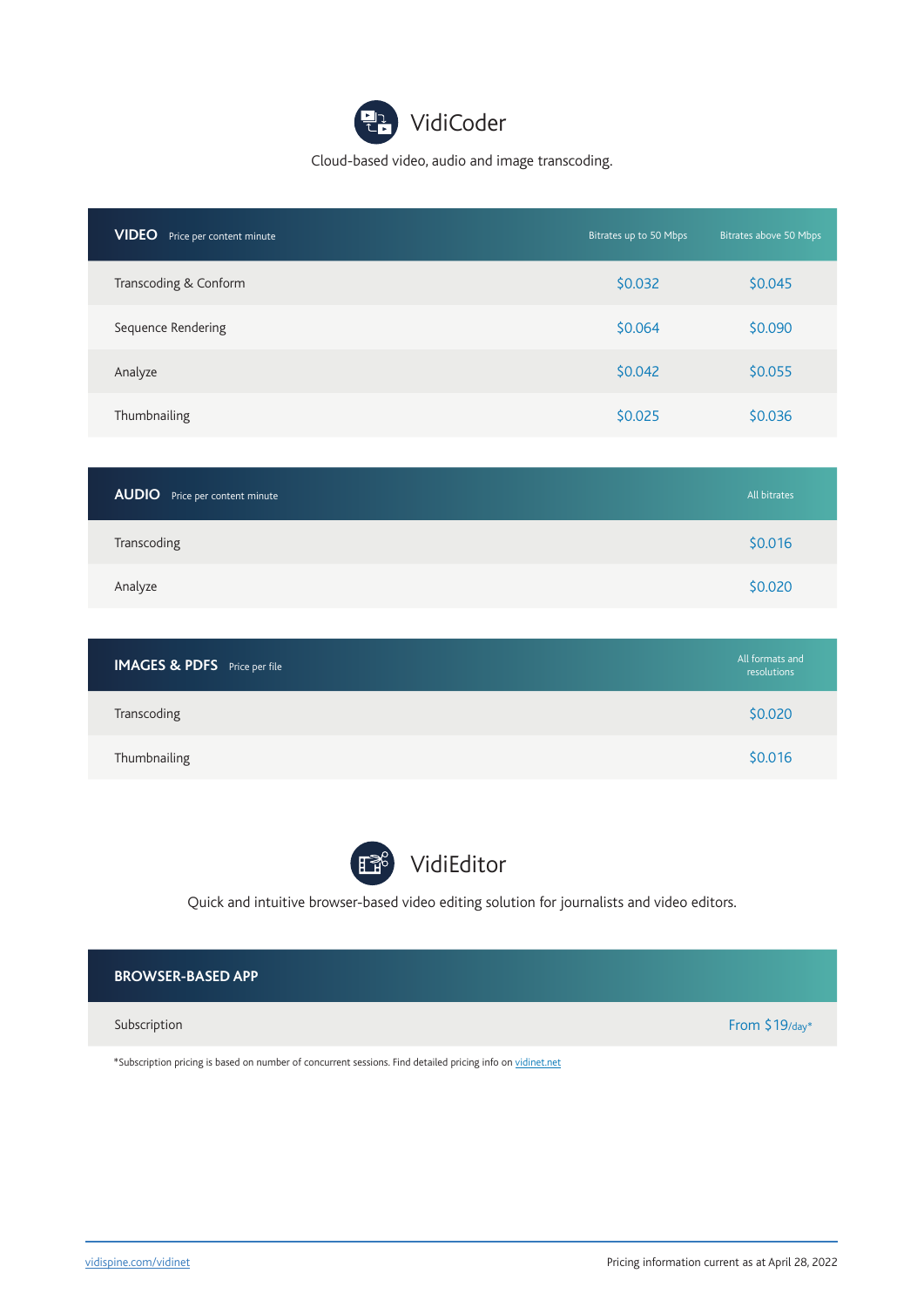### **BATON** Baton QC by Interra

Comprehensive, broadcast-grade QC, enabled for the cloud.





Automatically encode video at bitrates appropriate appropriate to the video content

#### **ENCODING**

Chunk-based encoding, delivering content up to 100x real-time. <br>\$0.0298/generated output minute\*

\*Format & quality multipliers will apply. Find detailed pricing info on vidinet.net